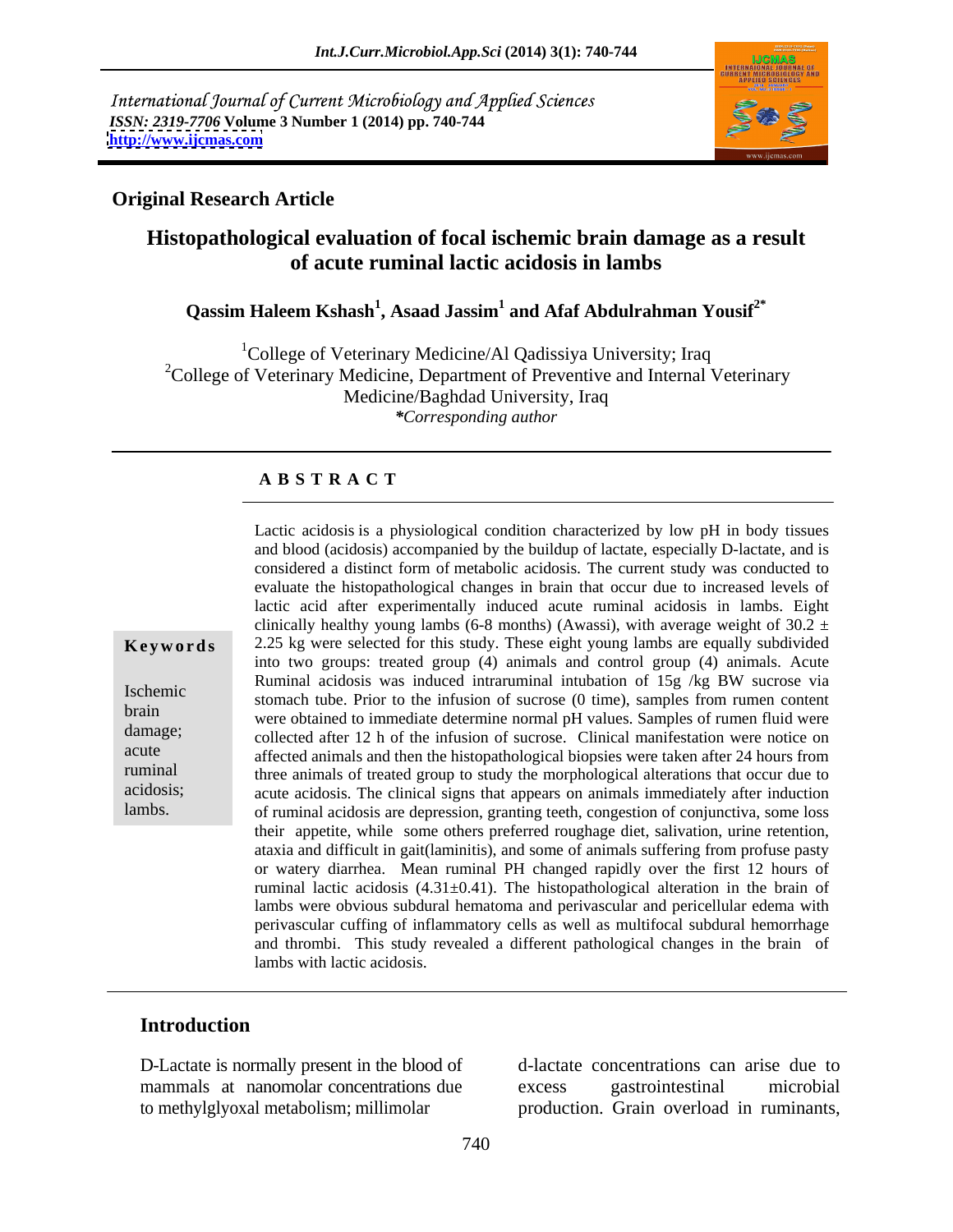short-bowel syndrome in humans, and to obtain slides stained with haematoxylin diarrhea in calves can all result in profound d-lactic academia, with evaluation (Bancroft *et al*., 1994). To remarkably similar neurological assess differences between the control manifestations (Ewaschuk *et al*., 2005). With *acute* acidosis, ruminal acidity and test was performed for analysis of data and osmolality increase markedly as acids and probability of P<0.05 were considered to glucose accumulate; these can damage the ruminal and intestinal wall, decrease blood pH, and cause dehydration that proves fatal. Polioencephalomalacia, liver abscesses, and Laminitis often accompany

Eight clinically healthy young lambs  $(6-8)$ <br>Results and Discussion months) (Awassi), with average weight of  $30.2 \pm 2.25$  kg were selected for this study. These eight young lambs are equally subdivided into two groups: treated group (4) animals and control group (4) animals. There were no any parasitic infections in animals. All of the experiment animals were kept for three weeks under the same condition for adaptation to the new ataxia and difficult in gait (laminitis), and<br>environment with feeding on alph-alpha some of animals suffering from profuse environment, with feeding on alph-alpha grass. Acute Ruminal acidosis was induced by intraruminal intubation of 15g  $\log$  BW sucrose via stomach tube (Slyter, Tuminal lactic acidosis (4.31 $\pm$ 0.41). 1976). Prior to the infusion of sucrose (0 time), samples from rumen content were obtained using stomach tube provide with vacuum pump and its pH was measured immediately to determine normal values (pH meter, Germany) were collected after<br>the infusion of wareses and the increased serum and<br>numeral lactate concentrations occur 12 h of the infusion of sucrose.

affected animals and then the mammalian organisms occurs due to histopathological biopsies were taken after 24 hours from three animals of treated group to study the morphological because there was no specific mechanism alterations those occur due to acute to the metabolisa<br>running acidosis Routine (Gentile *et al.*, 2002). ruminal acidosis. Routine (Gentile *et al.*, 2002). histopathological process was performed

 $(H&E)$  for histological (hour zero) and induction of acidosis, Tbe statistically significant

# **Ethical approval**

acidosis (Enemark, 2008). and research committee of Veterinary **Materials and Methods** Medicine College/University of Al-<br>Cadesia. This study was approved by the ethical Medicine College/University Qadesia.

# **Results and Discussion**

The clinical signs that appears on animals immediately after induction of ruminal acidosis are depression, granting teeth, congestion of conjunctiva, some loss their appetite, while some others preferred roughage diet, salivation, urine retention, ataxia and difficult in gait(laminitis), and some of animals suffering from profuse pasty or watery diarrhea. Mean ruminal pH changed rapidly over the first 12 h of ruminal lactic acidosis (4.31±0.41).

Clinical manifestations were notice on of disease. Metabolic acidosis in This results were in accordance with (Nikolov, 1998) that revealed that after treatment of the experimental group with 20 ml/kg body mass molasses, decreased rumen pH and the increased serum and rumen lactate concentrations occur progressively in parallel with the severity of disease. Metabolic acidosis in accumulation of D-lactate isomer in blood following absorption from the rumen for the metabolisation of D-lactate (Gentile *et al*., 2002).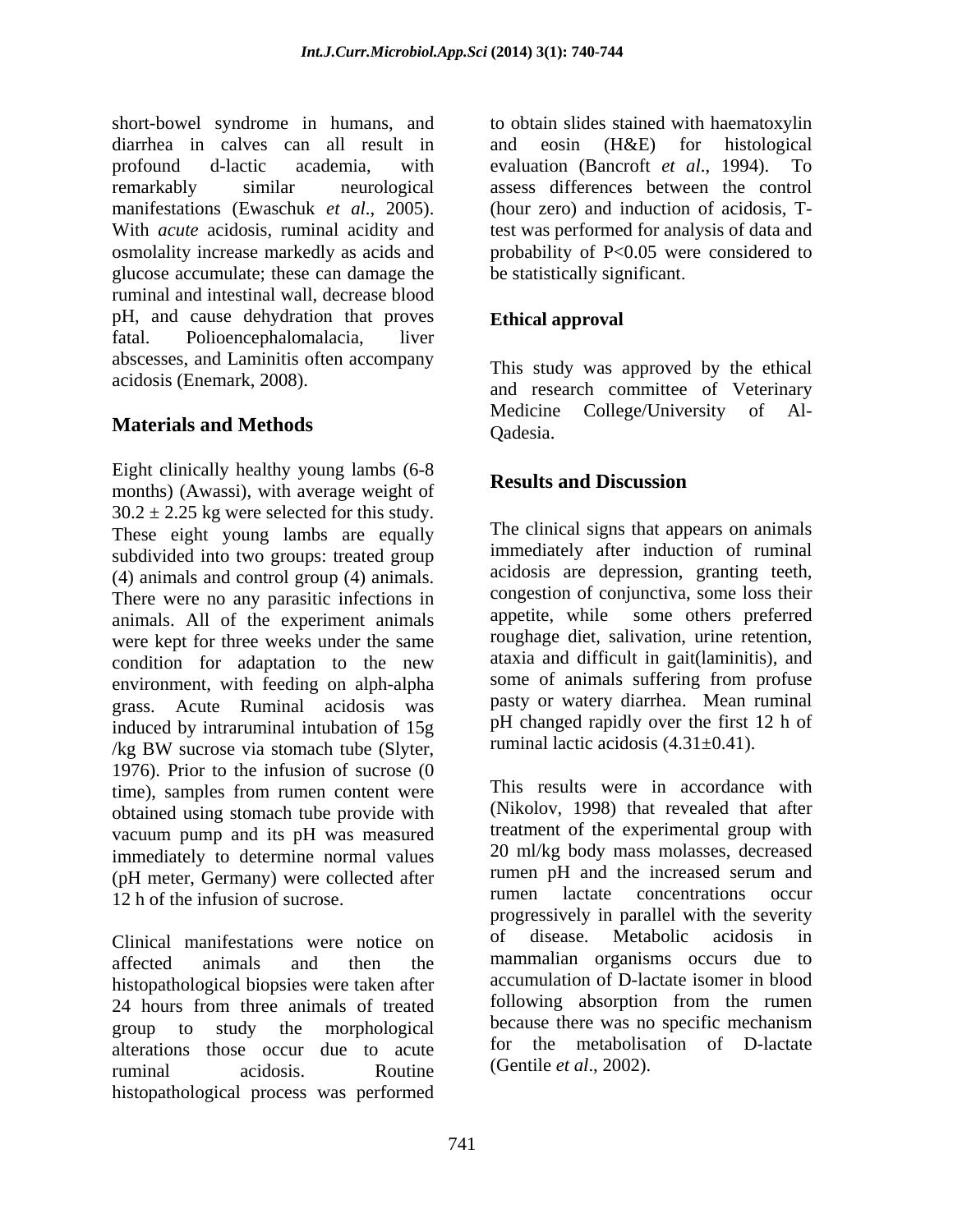

**Figure.2** section of brain characterized by edema and perivascular cuffing of inflammatory cells (1). H&E, 100X.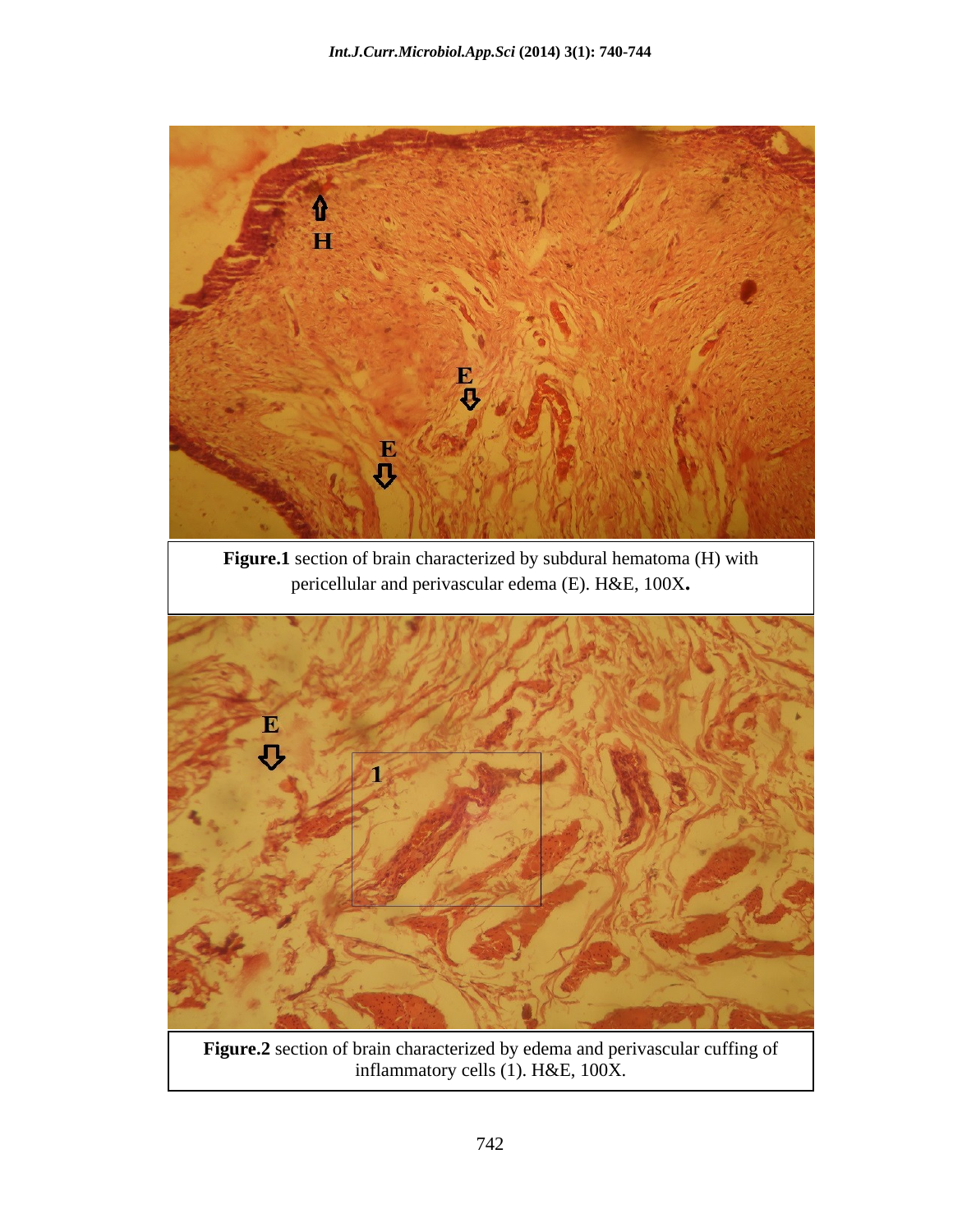

result in formation of greater amount of lactate is metabolized more rapidly than rumen impaired all parenchymal tissues (liver, heart, brain etc.) (Raundhawa, 1987). The histopathological alteration in Severe newborn encephalopathy and the brain of sheep that suffering from

Changing ruminal pH by fermentation experimentally induced lactic acidosis large amount of easily digested were showed obvious subdural hematoma carbohydrates that occur rapidly and and perivascular and pericellular edema lactate and propionate simultaneously with inflammatory cells (figure 2) as well as decrease in acetate and butyrate multifocal subdural hemorrhage and concentrations (Nikolov, 1998). This led thrombi (figure 3). Some of our results to multiplies S*. bovis* until ruminal pH is were in accordance with these revealed by less than 5.0, a pH that allows an increase (Evans *et al*., 1976) that discover presence in *Lactobacillus* growth. Both of these of pronounced edemas and hyperaemia in bacterial species produce D and L-lactic the meninges (pia mater), and brain as acid. D-lactate and L-lactate will absorb well as perivascular and pericellular across the rumen wall and the edema in the brain, while he didn't indicate consequence is decrease blood pH. As L-to perivascular cuffing of inflammatory D-lactate, the metabolic acidosis is due in (Dshurov, 1976) revealed that injection of large part to the accumulation of the latter sucrose and consequent hypercapnia and (Bolton and Pass, 1988). The toxic then hypoxia caused an increase in metabolites resorbed in blood from the cerebral vascular permeability to sucrose (figure 1) with perivascular cuffing of cells as we mentioned. Other studies in foetal and new-born sheep.

> Severe newborn encephalopathy respiratory complications were recorded